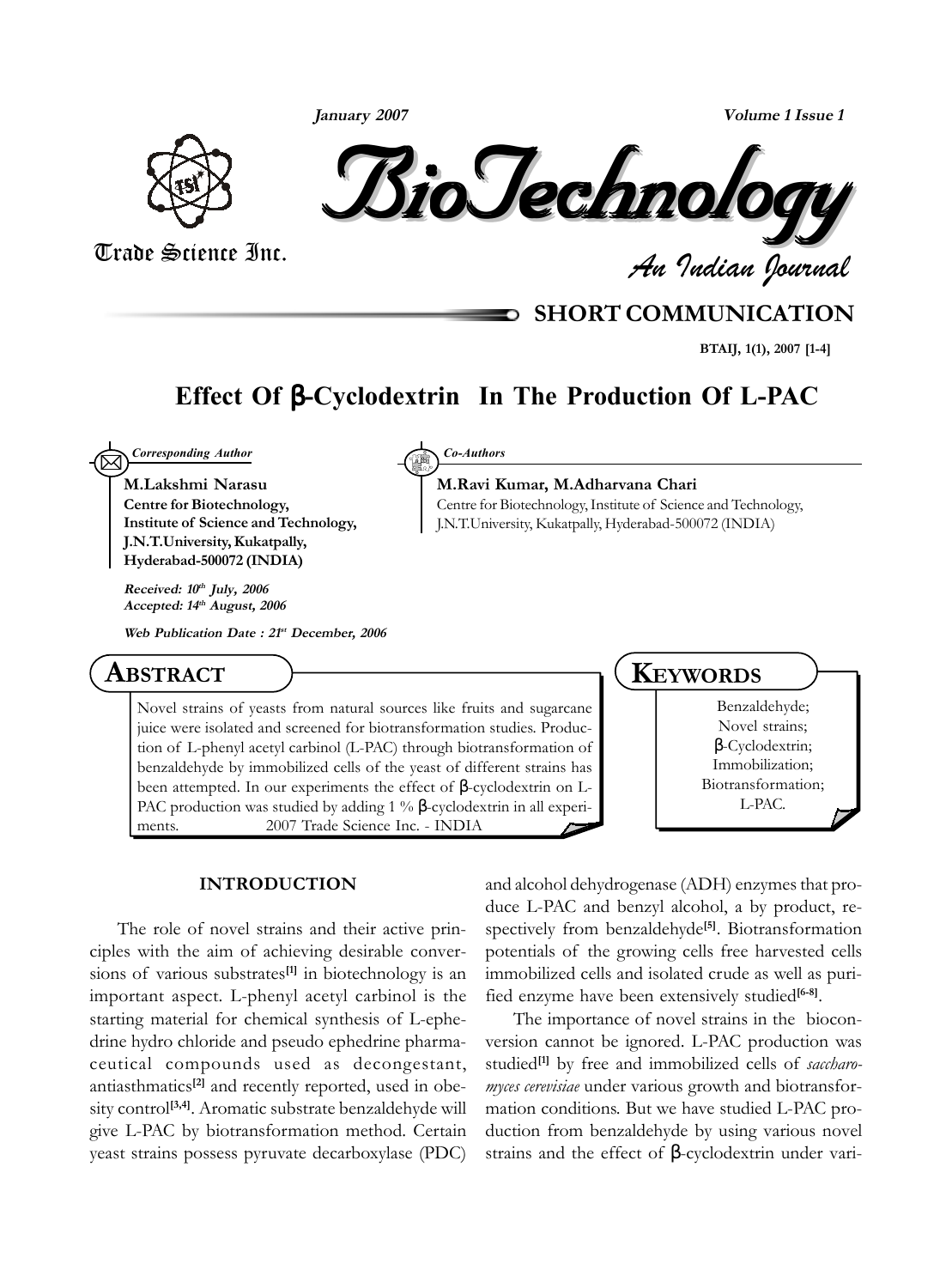



ous growth and biotransformation modalities. L-PAC production is given in SCHEME 1.

#### **MATERIALS AND METHODS**

#### **Isolation and screening of yeasts**

**BY strain**: Fresh commercial grade bakers yeast pills were added aseptically into 5 ml sterile water present in a test tube. After addition of yeast pills the cotton plug was replaced and the test tube was rolled between two palms for complete dissolution of mass in the water. One loop full of resultant solution was aseptically transferred onto sterile YEMA slants with sterile transferring loop. The inoculated YEMA slants were incubated at room temperture (28°C) for 2-3 days. After incubation the pure yeast growth was observed on medium. A small amount of cell mass was smeared on clean glass slide and allowed to dry. The smear was stained with crystal violet and focused under microscope. Large oval shaped pure cells of *Saccharomyces cerevislae* were observed. This organism was designated as BY and used as standard strain for comparison of biotransformation with other yeast strains isolated from different sources for their bioconversion potential.

Totally four yeast strains were used to study their biotransformation potential to produce L-PAC from benzaldehyde. Three yeast strains were isolated from three different sources like black grapes, date fruit and sugarcane juice.

**Novel strains:** Cleanly washed black grapes were added into 100mL conical flasks containing sterile water and incubated at room temperature for two to three days. After incubation one loop fill from each flask was added aseptically to separate petriplates containing YEMA medium. Antibiotics like strepto mcycin and griseofulvin were added to YEMA medium to prevent the growth of bacteria and fungi respectively. After inoculation plates were incubated for two to three days at room temperature and yeast growth was observed. The obtained yeast colonies were further purified by streaking on pertriplates containing the same medium. The strain was mentioned as BGY.

Paste of date fruit prepared by grinding in sterile mortar and pestle, was added into 100mL conical flask containing sterile water and incubated at room temperature for two to three days. After incubation one loop full from each flask was added aseptically separate petriplates containing YEMA medium. Antibiotics like streptomycin and griseofilvin were incubated for two to three days at room temperature and yeast growth was observed. The obtained yeast colonies were further purified by streaking on petriplates containing the same medium. The strain was mentioned as DY.

**Medium:** Yeast extract malt extract agar (YEMA) medium was used for isolating and maintaining cultures.

The compositions of YEMA is as follows:

| $0.4\%$              |
|----------------------|
| $0.4\%$              |
| $1.75\%$             |
| $1\%$                |
| To make up to 100 mL |
| 5.5                  |
|                      |

Sugar cane juice was added into 100mL conical flasks containing sterile water and incubated at room temperature for two to three days. After incubation one loop full from each flask was added aseptically to separate petriplates containing YEMA medium. Antibiotics like streptomcycin and griseofulvin were added to YEMA medium to prevent the growth of bacteria and fungi respectively. After inoculation, the plates were incubated for two to three days at room temperature and yeast growth was observed. The obtained yeast colonies were further purified by streaking on pertriplates containing the same medium. The strain was mentioned as SCY.

The strains were mentioned as BGY, DY and SCY throughout the work until their identification and were used for different studies.

#### **Immobilization**

A measured volume of the resuspended inoculum prepared as explained was added to a 4% (W/

BioTechnology BioTechnology BioTechnology*An Indian Journal* BioTechnology BioTechnology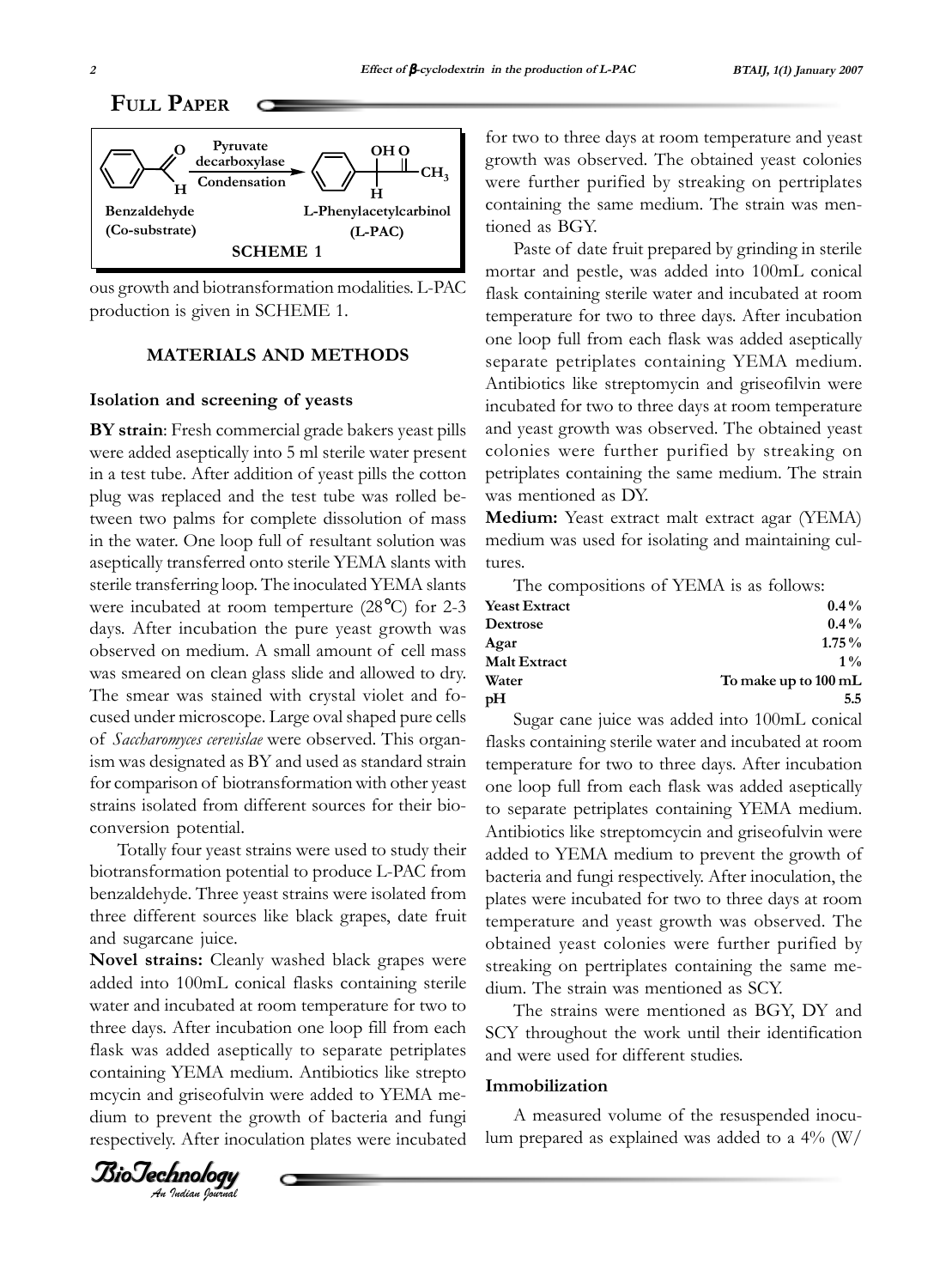**FULL PAPER**

V) solution of sodium alginate to obtain a final concentration of 3% (W/V) sodium alginate. The resulting cell suspension was extruded as drops into 2% calcium chloride solution to form beads, which were held in the solution for gelation period of 1hr. After filtering and washing in a bouchner funnel, the alginate beads containing the yeast were used to inoculate the fermentations. Weighed portions (25g) of alginate beads (containing measured mass of yeast) were inoculated into 100 ml volumes of fermentation medium in 250 ml flasks. Equal amount of free cells was used for inoculation of the same volume of fermentation medium. The flasks were incubated at 28-30°C on a rotary shaker for 24h. At the end of the incubation time, the beads were washed with sterile water then reintroduced into fresh 100 ml medium free cells were centrifuged (3000 x g for 10 min at 4°C), washed and then resuspended in fresh medium. After 1hr of incubation in the flasks, addition of the benzaldehyde (co-substrate) was begun simultaneously.

After 24hr shaking on rotary shaker the broth was filtered off from the beads and the resulting broth was subjected for extraction with equal volume of benzene. L-PAC was concentrated by simple distillation at 70 °C and subjected for analysis.

β**-Cyclodextrin :** The effect of β-cyclodextrin on L-PAC production was studied by adding 1.0% βcyclodextrin in all experiments. The study was conducted by following the earlier mentioned immo bilisation method for the production of L-PAC by different yeasts. Our attempts to isolate L-PAC producing yeast from different sources has resulted in the isolation of some novel yeast strains. The L-PAC producing capacity of these was compared to that of bakers yeast.

# **RESULTS AND DISCUSSIONS**

The central objective of the present investigation was to study the bioconversion of benzaldehyde to L-phenyl acetyl carbinol by using yeasts isolated from different natural sources like fruits and plants juice etc.. The investigation concentrated on the isolation and selection of improved yeast strains and their mutants and the use of batch process to carry out the biotransformation process. The investigation was carried out in two steps. First, isolation and screening of microorganisms capable of transforming benzaldehyde to L-PAC and secondly, the study of the bioconversion of benzaldehyde to L-PAC using isolated organisms and comparing bioconversion potential of new isolates with standard strain of *Saccharomyces cerevisiae* (BY). A comparative study of the percentage biotransformation obtained by various yeast strains and their mutants and effect of different additives on biotransformation was also carried out. In most of the studies molasses was used as production medium whereas in comparative studies sugarcane juice was used as production medium in biotransformation reactions. Basal broth medium was used for the biotransformation of immobilized cells of different isolates.

Grape garden (vineyard) soil, orchards soil and the soil collected from sugar factory premises etc., were considered to be rich in yeasts and these soil samples were used for screening. Due to heavy bacterial and fungal contamination despite of using antibacterial and anti-fungal agents we could not isolate any pure yeast strains from any soil samples. Fruits like black grapes, dates, pineapple and plant juice like sugarcane juice were also used for the iso-

| Type of organism                                 | <b>Additive</b>       | Description | <b>L-PAC</b><br>Concentration $g/L$ | % Bioconversion |
|--------------------------------------------------|-----------------------|-------------|-------------------------------------|-----------------|
| <b>Bakers Yeast</b>                              |                       | Treated     | 1.71                                | 27.29           |
|                                                  | $\beta$ -cyclodextrin | control     | 1.54                                | 24.54           |
| Candida pseudointermedia<br><b>MTCC No. 6225</b> |                       | Treated     | 1.46                                | 23.42           |
|                                                  | $\beta$ -cyclodextrin | control     | 1.36                                | 21.68           |
| Candida pseudointermedia<br><b>MTCC No. 6352</b> |                       | Treated     | 1.85                                | 29.54           |
|                                                  | $\beta$ -cyclodextrin | control     | 1.66                                | 26.46           |
| Issatchenkia orientalis<br><b>MTCC No. 6351</b>  |                       | Treated     | 2.11                                | 33.73           |
|                                                  | $\beta$ -cyclodextrin | control     | 1.88                                | 30.10           |

**TABLE 1: Effect of** β**-cyclodextrin in the production of L-PAC by immobilized cells**